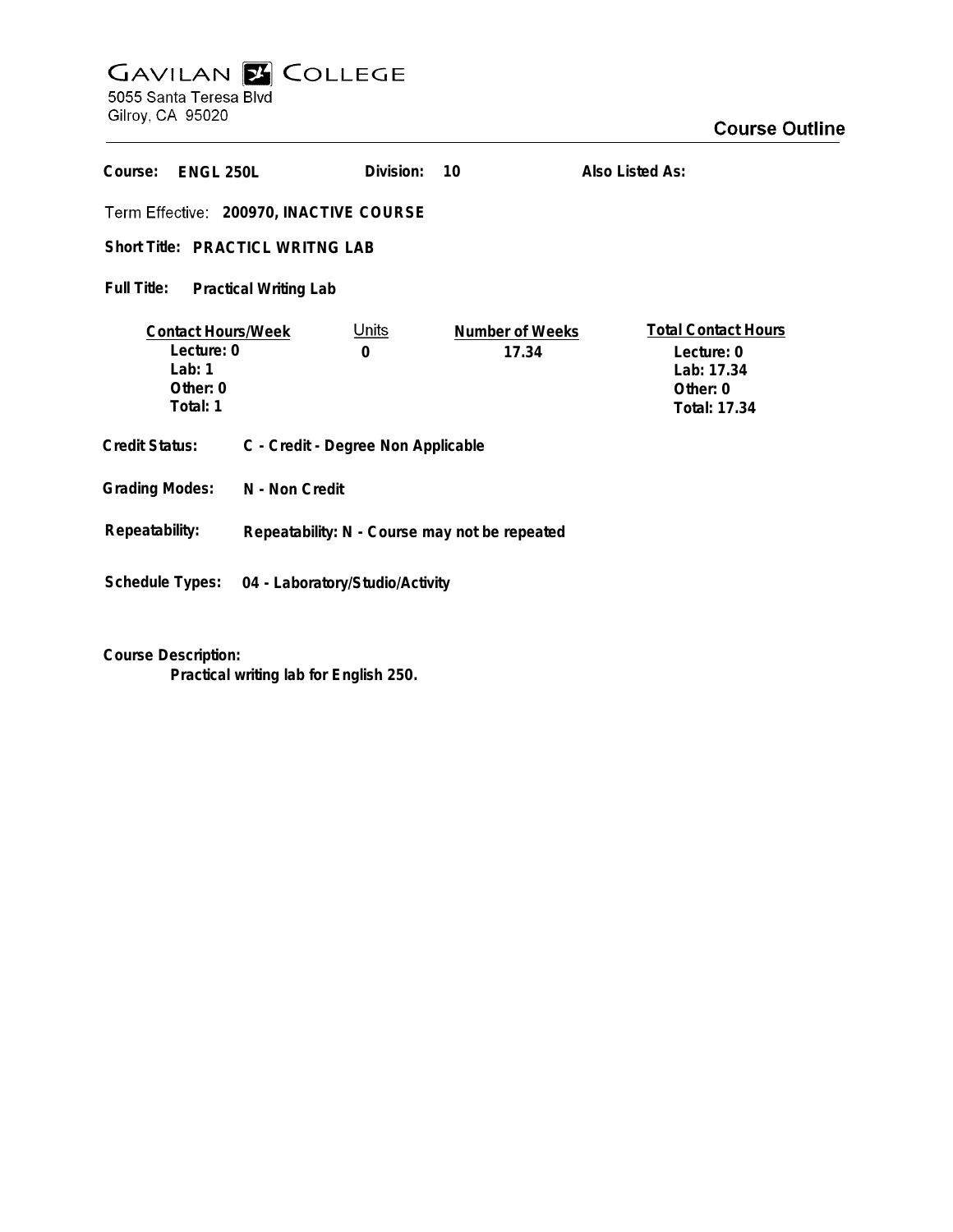**ARTICULATION and CERTIFICATE INFORMATION Associate Degree: GAV A2, effective 199970 CSU GE: IGETC: CSU TRANSFER: Not Transferable UC TRANSFER: Not Transferable**

## **PREREQUISITES:**

**COREQUISITES:**

**STUDENT LEARNING OUTCOMES: 1. Demonstrate the ability to write clear, coherent essays in standard English. ILO: 1 Measure: In-class writing, out-of-class journals and essays. Essay exams. 2. Apply research techniques to college-level research papers. ILO: 2, 3, 1 Measure: In-class exercises, research paper project. 3. Analyze essay writing in terms of message, form, effectiveness. ILO: 2, 7 Measure: Reading response journals, class discussion, quizzes, essay exams. 4. Utilize reading and writing skills to effectively complete a timed argument essay (department final), thus demonstrating the ability to proceed to English 1A or receive an AA degree. ILO: 1, 2 Measure: Department Final essay examination. TOPICS AND SCOPE: Inactive Course: 12/08/2008**

## **METHODS OF INSTRUCTION:**

**1) Lectures and class discussion. 2) In-class writing and revising. 3) Grammar exercises for classwork and homework. 4) Exams and short tests. 5) Reading and discussion of short stories, articles, essays, or a novel. 6) Student presentations. 7) Lab activity. METHODS OF EVALUATION: The types of writing assignments required: Written homework Reading reports Essay exams Term papers The problem-solving assignments required: Quizzes Exams The types of skill demonstrations required: Class performance The types of objective examinations used in the course: None Other category:**